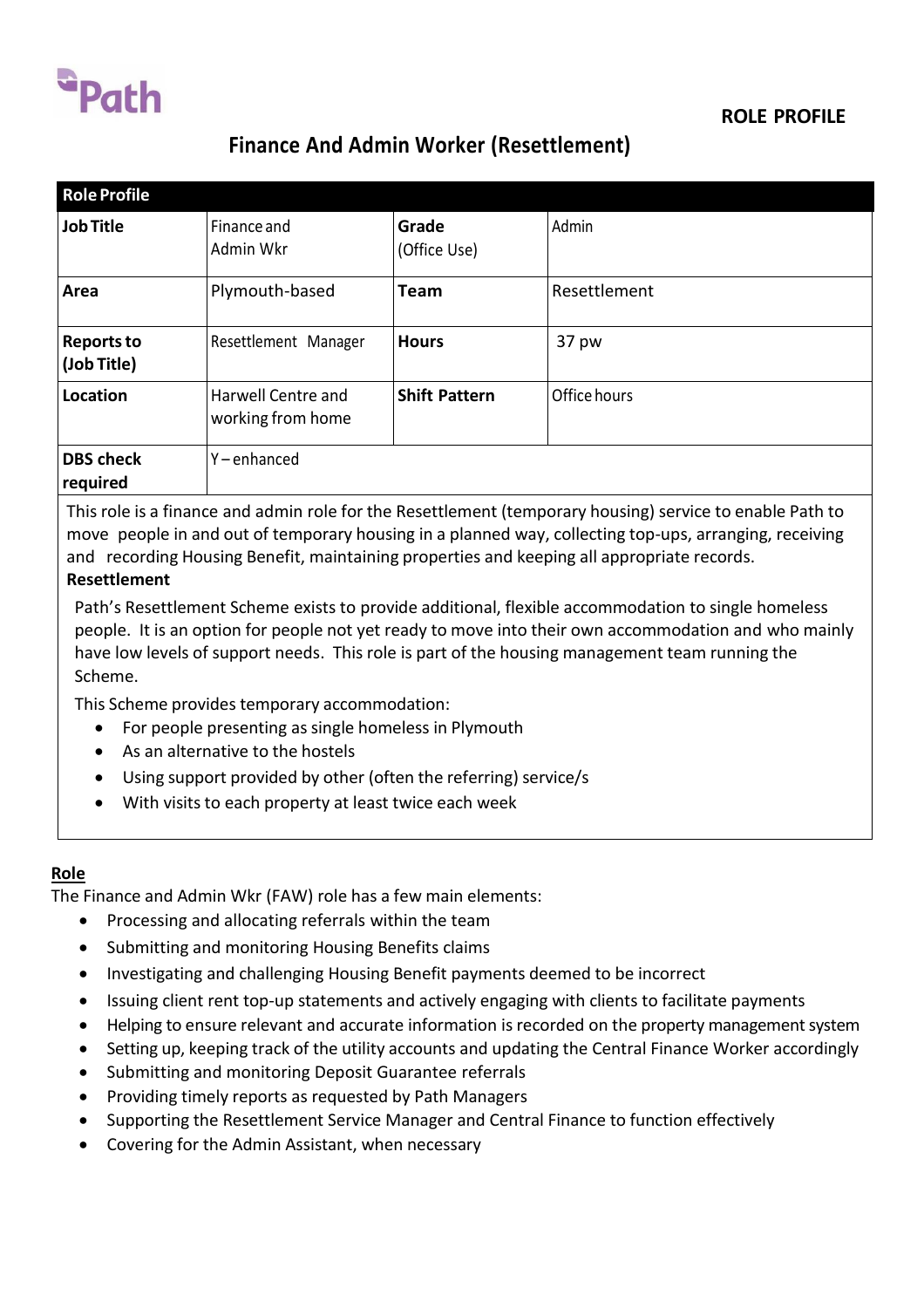# **Specific Duties / Responsibilities**

# **1. Referrals and allocations**

- The FAW receives referrals and leads on responses, including recording and processing all relevant information
- The FAW also allocates referrals within the team, according to capacity

# **2. Housing Benefit & Client Rent Top-ups**

- Collecting all relevant information and submitting Housing Benefit claims
- Applying for birth certificates and other ID
- Checking that new HB payments are in payment and that awards have come through for the correct amounts
- Checking suspended claims and investigating and addressing reasons (e.g. incorrect closure dates) with HB, Resettlement Team and informing the Central Finance Worker
- Checking deductions from Housing Benefit and informing the Central Finance Worker and Resettlement Team
- Checking the HB portal for any client overpayments and arranging timely repayment to Plymouth City Council
- Raising the paperwork for repayment of client top-ups where applicable; usually when the clients leave temporary accommodation
- Contributing to maintaining recordsfor people placed in temporary accommodation.

#### **3. Arrears**

- Chasing top-up rent arrears with support from the team work with specific team members re their residents
- Setting up payment plans with residents
- Monitoring payment plans and updating spreadsheets
- Keeping a spreadsheet to monitor bad debts on housing benefit and top-ups. The spreadsheet should be continually reviewed and submitted quarterly, after consultation with the Resettlement team and manager, to the Finance Manager (FM) to write off irrecoverable bad debt.

#### **4. Client records, inc Property management system**

- Producing rent statements weekly for clients, using mail merge to send to clients' emails
- Being proactive in notifying the Central Finance Worker (CFW) of any anomalies noticed whilst viewing client rent accounts on the property management system (PMS)

#### **5. Petty cash**

- Maintaining the Resettlement petty cash tin and systems around banking
- Ensuring cash payments from clients are recorded accurately and promptly
- Ensure all petty cash dockets are authorised in the line with the Charity's financial policies
- Checking petty cash tin every week, reconciling receipts and records
- Banking
- Passing all records to the Central Finance Worker at the end of each month, informing of any discrepancies in cash

#### **6. Houses**

- Managing and keeping records of the utility accounts on our properties including switching deals, organising meter readings, querying issues and ensuring direct debits are set up
- Informing the Finance Manager of new account numbers for Council Tax, utilities and broadband when setting up new houses
- Informing the FM of any changes in the values of existing Direct Debits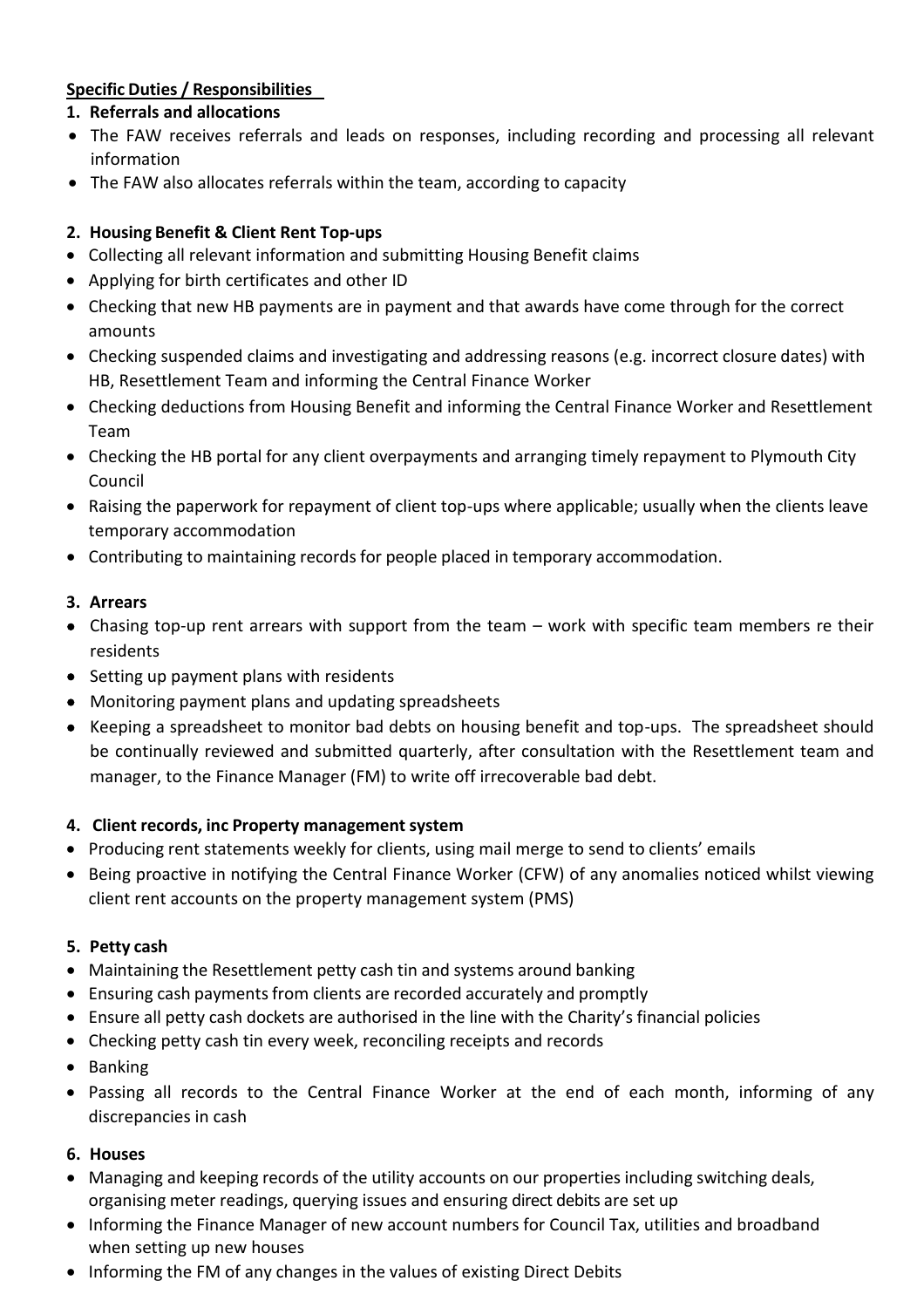- Monitoring occupancy and voids across our temporary accommodation. Where rooms are void for in excess of 2 weeks, investigating the reason and informing the CFW. In a case where the room needs repairs, it will be marked as unavailable on the PMS.
- Where relevant, liaising with the Asset Management Lead re houses, eg in terms of utilities or other relevant matters

#### **7. Reports**

Supporting the Resettlement Manager and Finance Manager by producing the following monthly reports:

- Debtors
- Occupancy

#### **8. Additionaltasks**

- Evaluating and developing systems to improve the service
- Assist with providing service stats and other reports as and when requested
- Taking cash payments and recording on relevant spreadsheet and issuing receipts

#### **9. General**

- Keeping appropriate records, suitable for formal review and audit
- Other ad hoc duties required to ensure the service runs smoothly
- Participation in staff and other meetings, as required
- Compliance with Path Worker Conditions

Path\Dec2021/May2022